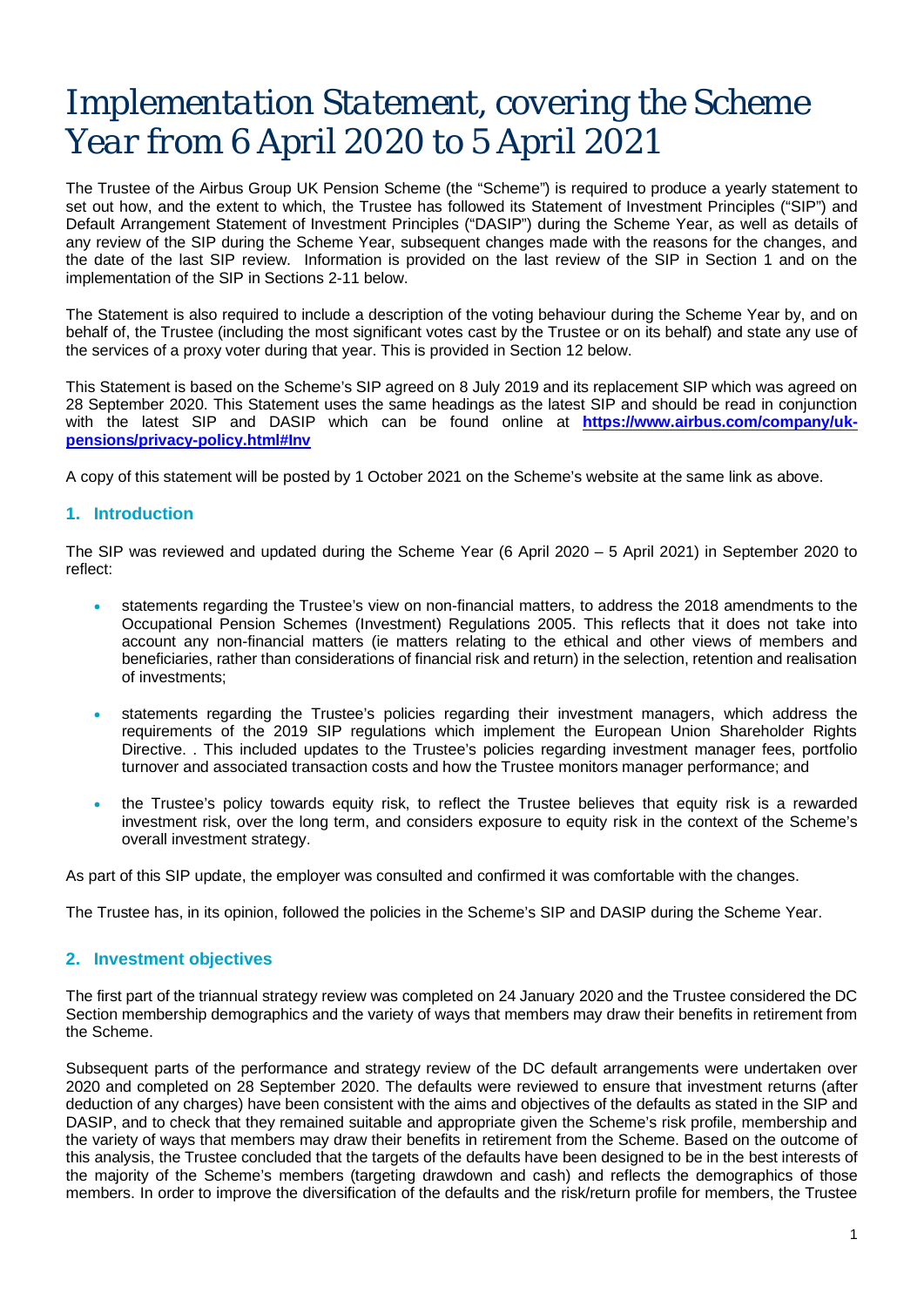decided to make various changes, detailed in section 3, to the defaults which were implemented after the Scheme Year, on 15 April 2021.

The Trustee also provides members with access to a range of investment options which it believes are suitable for this purpose and enable appropriate diversification. The Trustee has made available an alternative lifestyle strategy and a self-select fund range to members covering all major assets classes (as set out in Appendix 3 of the SIP). The Trustee monitors the take up of these funds and their DC advisers have confirmed it is in-line with the market.

The Trustee reviewed the membership demographics as part of the first part of the triannual strategy review completed on 24 January 2020.

# **3. Investment strategy**

The Trustee, with the help of its advisers and in consultation with the sponsoring employer, reviewed the strategy and performance of the default arrangements over the Scheme Year. The Trustee concluded that drawdown and cash remain appropriate retirement targets for the Scheme. The Trustee reviewed the building blocks of the defaults and decided to make the following changes in order to improve the risk / return profile for members:

- Changes to the growth phase and equity allocation within both default lifestyles, which now have a 85% allocation to the Legal and General ("L&G") World (ex-UK) Equity Index Fund, a 10% allocation to the L&G World Emerging Markets Equity Index and a 5% allocation to the L&G UK Equity Index Fund. These changes were made to further diversify the equity allocation within the lifestyle strategies and bring the allocation in line with a market capitalisation approach.
- Replacing 100% of the allocation to cash in the Airbus Drawdown Lifestyle and 50% of the allocation to cash in the Airbus Cash Lifestyle with the BlackRock Short-Duration Credit Fund. This fund has also been added as a self select option for members. These decisions were made to increase the long term expected return of the cash allocations in a risk-controlled manner

These changes were implemented after the Scheme Year end on 5 April 2021.

As part of this review the Trustee made sure the Scheme's default arrangements were adequately and appropriately diversified between different asset classes and that the self-select options provide a suitably diversified range to choose from.

The Trustees will, from time to time, review retirement data to see how members access their benefits to check whether assumptions made about how members will access their benefits are borne out in practice.

# **4. Considerations in setting the investment arrangements**

As part of the review of performance and strategy of the default, the Trustee considered the investment risks set out in Appendix 2 of the SIP. It also considered a wide range of asset classes for investment, taking into account the expected returns and risks associated with those asset classes as well as how these risks can be mitigated.

In January 2020, the Trustee reviewed LCP's responsible investment (RI) scores for the Scheme's existing managers and funds These scores cover the approach to ESG factors, voting and engagement. The fund scores and assessments are based on LCP's ongoing manager research programme and it is these that directly affect LCP's manager and fund recommendations. The manager scores and red flags are based on LCP's Responsible Investment Survey 2020. The Trustee was satisfied with the results of the review for the Scheme's investment managers.

# **5. Implementation of the investment arrangements**

The Trustee has entered into a contract with a platform provider, L&G, who makes available the range of investment options to members. As all the funds are accessed via an agreement with the Scheme's platform provider, there is no direct legal relationship between the Scheme and the underlying investment managers of the DC investment funds. Nevertheless, the Trustee is responsible for appointing and providing governance oversight of the managers which the Scheme accesses via the L&G arrangement.

No changes to the manager arrangements have been implemented over the Scheme Year but the Trustee decided on some changes as part of the investment strategy review that took place over the Scheme Year. These are detailed in section 3 above.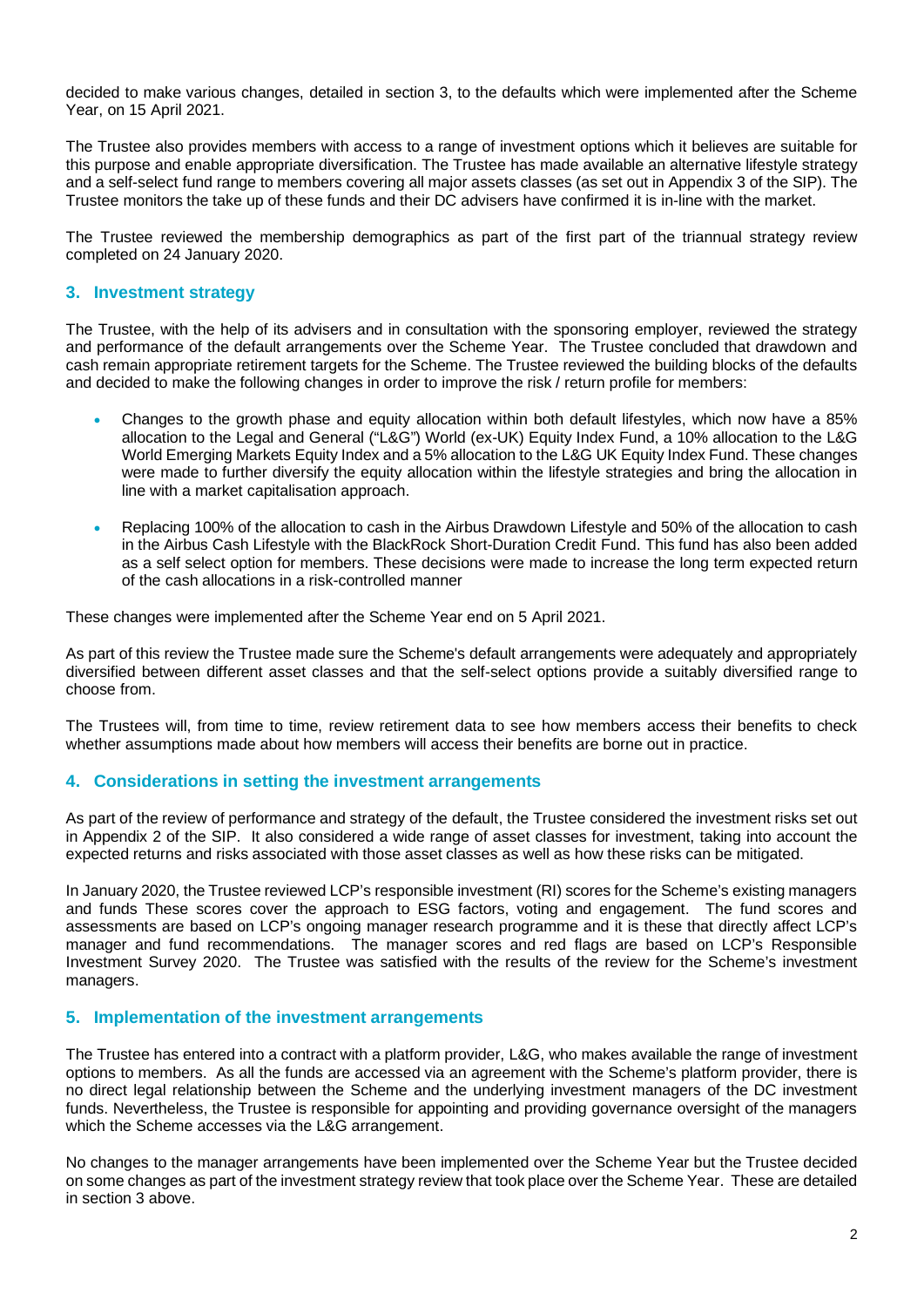The Scheme uses L&G passive funds within the fund range. In order to further diversify the equity allocation within the lifestyle strategies, the Trustee took the decision to incorporate several L&G passive equity funds within the lifestyle strategies. In addition, a decision was taken to add the BlackRock Short-Duration Credit Fund within the drawdown and cash targeting default strategies and the self-select fund range. This decision was made to increase the long term expected return of the cash allocations in a risk-controlled manner. The Trustee obtained formal written advice from its investment adviser, LCP, before investing in the funds. This change took place following the end of the Scheme Year.

Before appointing the managers, the Trustee received information on the investment processes and philosophy, the investment teams and past performance. The Trustee also considered the manager's approach to responsible investment and stewardship.

The Scheme's investment adviser, LCP, monitors the investment managers on an ongoing basis, through regular research meetings. The investment adviser monitors any developments at managers and informs the Trustee promptly about any significant updates or events they become aware of with regard to the Scheme's investment managers that may affect the managers' ability to achieve their investment objectives. This includes any significant change to the investment process or key staff for any of the funds the Scheme invests in, or any material change in the level of diversification in the fund. No updates were provided to the Trustee during the Scheme year.

The Trustee updated the SIP on 28 September 2020 to reflect its policies regarding their investment managers, in line with the latest legislative requirements. This included updates to the Trustee's policies regarding investment manager fees, portfolio turnover and associated transaction costs and how the Trustee monitors manager performance.

The Trustee monitors the performance of the Scheme's investment managers on a quarterly basis, using the quarterly investment report provided by L&G. The report shows the performance of each manager over the quarter, 1 year, 3 years and 5 years. Performance is considered in the context of the manager's benchmark and objectives.

The most recent quarterly report shows that all managers have produced performance broadly in line with expectations over the Scheme year and the long-term.

Over the Scheme Year, the Trustee undertook a value for members assessment which assessed a range of factors, including the fees payable to managers in respect of the DC Section which were found to be reasonable when compared against schemes with similar sizes mandates. Overall the Trustee believes the investment managers provide good value for money.

# **6. Realisation of investments**

It is the Trustee's policy to invest in funds that offer daily dealing to enable members to readily realise and change their investments. All of the Scheme's funds which the Trustee offers are daily priced.

# **7. Financially material considerations and non-financial matters**

As part of its advice on the selection and ongoing review of the investment managers, the Scheme's investment adviser, LCP, incorporates its assessment of the nature and effectiveness of managers' approaches to financially material considerations (including climate change and other ESG considerations), voting and engagement.

In the paper titled 'Responsible Investment: Our view of your managers and plans for 2020' produced by the investment adviser, LCP in January 2020, the Trustee reviewed LCP's responsible investment (RI) scores for the Scheme's existing managers and funds, along with LCP's qualitative RI assessments for each fund. These scores cover the manager's approach to ESG factors, voting and engagement. The fund scores and assessments are based on LCP's ongoing manager research programme and it is these that directly affect LCP's manager and fund recommendations. The manager scores are based on LCP's Responsible Investment Survey 2020.

The Trustee was satisfied with the results of the review and no further action was taken.

Within the DC Section the Trustee recognises that some members may wish for ethical matters to be taken into account in their investments and therefore, as mentioned in the SIP, it has made available the L&G Ethical Global Equity Fund as an investment option to members.

The Trustee updated the SIP on 28 September 2020 to reflect that it does not take into account any non-financial matters (ie matters relating to the ethical and other views of members and beneficiaries, rather than considerations of financial risk and return) in the selection, retention and realisation of investments.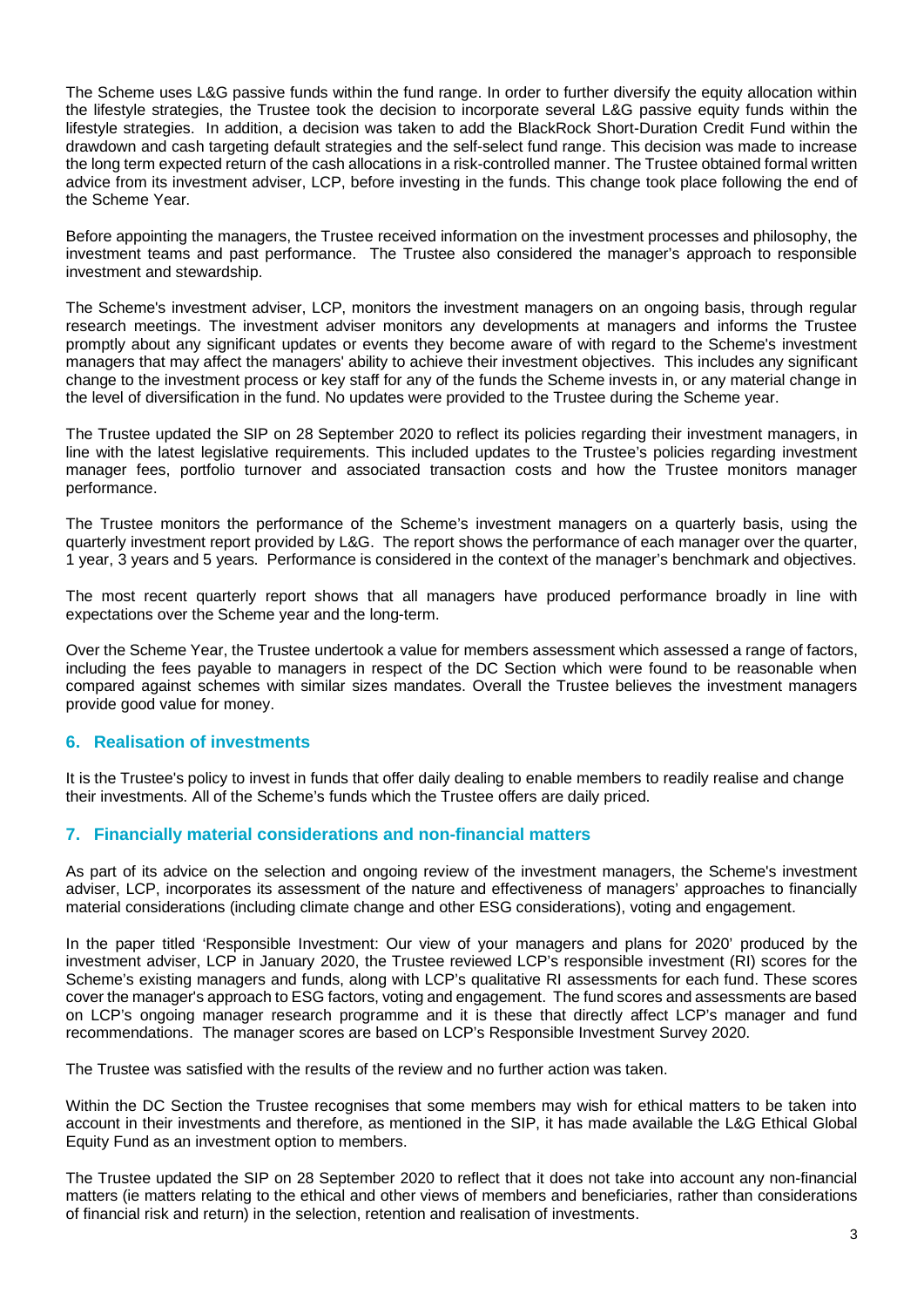# **8. Voting and engagement**

This is covered in Section 7 and 12.

# **9. Investment governance, responsibilities, decision-making and fees (Appendix 1 of SIP)**

As mentioned in Section 5, the Trustee assesses the performance of the Scheme's investment managers on an ongoing basis as part of the quarterly investment reports they receive.

The performance of the investment adviser is considered on an ongoing basis by the Trustee. The Trustee has put in place formal objectives for its investment adviser in accordance with the required Order and will review the adviser's performance against these objectives on a regular basis and the last review took place in December 2020.

During the Scheme year, the Trustee Directors received training on Stewardship and the Pensions Act 2021. In addition, the Trustee Directors receive regular updates from their advisers on the latest regulatory requirements and industry trends, in particular quarterly updates from their DC adviser.

Most Trustee Directors also regularly attend conferences, seminars and webinars to keep up to date on current affairs and topics in the pensions arena. A record of attendance is kept centrally by the Secretary to the Trustee.

Each Trustee Director has an annual assessment and discussion each year with the Independent Trustee Chairman where areas for improvement are identified and actions are planned accordingly.

The Trustee Board undertook annual evaluation of the performance and effectiveness of the Board. The results of the review for 2020, which includes a significant part of the Scheme Year, were shared with the Trustee Board and discussed at the June 2021 Trustee meeting. Overall, the Trustee Directors were satisfied with the results which indicated that the Trustee Board was competent. The Trustee will report this to the members in the upcoming newsletter.

# **10. Policy towards risk (Appendix 2 of SIP)**

Risks are monitored on an ongoing basis with the help of the investment adviser.

The Trustee maintains a risk register and this is discussed at quarterly meetings, with an in depth review undertaken on an annual basis.

The Trustee's policy for some risks, given their nature, is to understand them and to address them if it becomes necessary, based upon the advice of the Scheme's investment adviser or information provided to the Trustee by the Scheme's investment managers. These include credit risk, equity risk, currency risk and counterparty risk.

With regard to the risk of inadequate returns, the Trustee makes use of equity and equity-based funds, which are expected to provide positive returns above inflation over the long term. These are used in the growth phase of the default option and are also made available within the self-select options. These funds are expected to produce adequate real returns over the longer term.

The Trustee's policy towards equity risk, which is the risk that the Scheme's equity holdings fall in value and is commonly considered a key risk by pension schemes, was updated on 28 September 2020. The Trustee believes that equity risk is a rewarded investment risk, over the long term, and considers exposure to equity risk in the context of the Scheme's overall investment strategy. The Trustee has used equity and equity-based funds in the growth phase of the defaults and they are also made available within the self-select fund range.

The following risks are covered earlier in this Statement: diversification risk in Sections 3 and 5, investment manager risk and excessive charges in Section 5, illiquidity/marketability risk in Section 6 and ESG risks in Section 7.

# **11. Investment manager arrangements (Appendix 3 of SIP)**

There are no specific policies in this section of the Scheme's SIP.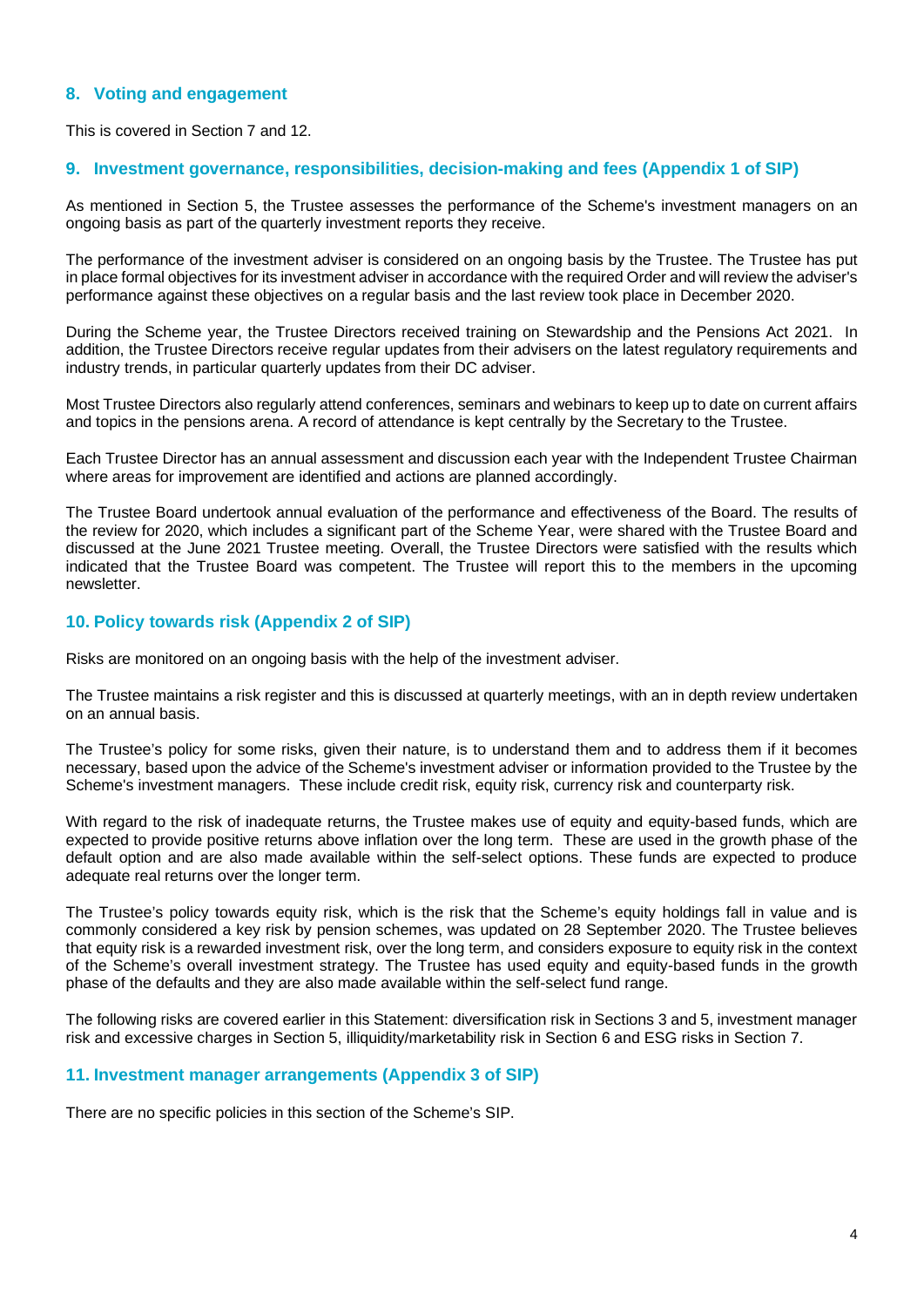# **12. Description of voting behaviour during the Scheme Year**

All of the Trustee's holdings in listed equities are within pooled funds and as noted in the Scheme's SIP, the Trustee has delegated to its investment managers the exercise of rights attaching to investments, including voting rights, and engagement with issuers of debt and equity and other relevant persons about relevant matters such as performance, strategy, capital structure, management of actual or potential conflicts of interest, risks and ESG considerations. The Trustee itself has not used proxy voting services over the Scheme Year. The Trustee notes each of the investment managers quarterly reports and questions investment managers on any voting or ESG issues when necessary.

In this section we have sought to include voting data on the Scheme's funds that hold equities as follows:

- L&G Global Equity Fixed Weights 50:50 Index Fund
- L&G Diversified Fund

For the DC Section we have included only the funds used in the default strategy and not any self-select funds.

#### **12.1 Description of the voting processes**

#### **Both funds included in this section are managed by Legal and General Investment Management ("LGIM"). LGIM have provided the following wording regarding its voting processes.**

LGIM's voting and engagement activities are driven by ESG professionals and its assessment of the requirements in these areas seeks to achieve the best outcome for all its clients. LGIM's voting policies are reviewed annually and take into account feedback from its clients.

Every year, LGIM holds a stakeholder roundtable event where clients and other stakeholders (civil society, academia, the private sector and fellow investors) are invited to express their views directly to the members of LGIM's Investment Stewardship team. The views expressed by attendees during this event form a key consideration in developing LGIM's voting and engagement policies. LGIM also takes into account client feedback received at regular meetings and/or ad-hoc comments or enquiries.

All voting decisions are made by LGIM's Investment Stewardship team and in accordance with its relevant Corporate Governance & Responsible Investment and Conflicts of Interest policy documents, which are reviewed annually. Each member of the team is allocated a specific sector globally so that the voting is undertaken by the same individuals who engage with the relevant company. This helps ensure LGIM's stewardship approach is consistent throughout the engagement and voting process, and that engagement is fully integrated into the voting decision process, which aims to provide consistent messaging to companies.

LGIM's Investment Stewardship team uses ISS' 'ProxyExchange' electronic voting platform to electronically vote. All voting decisions are made by LGIM and it does not outsource any part of the strategic decisions. The use of ISS' recommendations is to augment LGIM's own research and proprietary ESG assessment tools. The Investment Stewardship team also uses the research reports of Institutional Voting Information Services to supplement the research reports received from ISS for UK companies when making specific voting decisions.

To ensure LGIM's proxy provider votes are in accordance with its position on ESG, LGIM has put in place a custom voting policy with specific voting instructions. These instructions apply to all markets globally and seek to uphold what LGIM considers are minimum best practice standards that all companies globally should observe, irrespective of local regulation or practice.

LGIM retains the ability in all markets to override any vote decisions, which are based on its custom voting policy. This may happen where engagement with a specific company has provided additional information (for example from direct engagement, or explanation in the annual report) that allows LGIM to apply a qualitative overlay to its voting judgement. LGIM has strict monitoring controls to ensure its votes are fully and effectively executed in accordance with its voting policies by the service provider. This includes a regular manual check of the votes input into the platform, and an electronic alert service to inform LGIM of rejected votes which require further action.

# **12.2 Summary of voting behaviour over the Scheme Year**

A summary of voting behaviour over the year to 31 March 2021 is provided in the table below.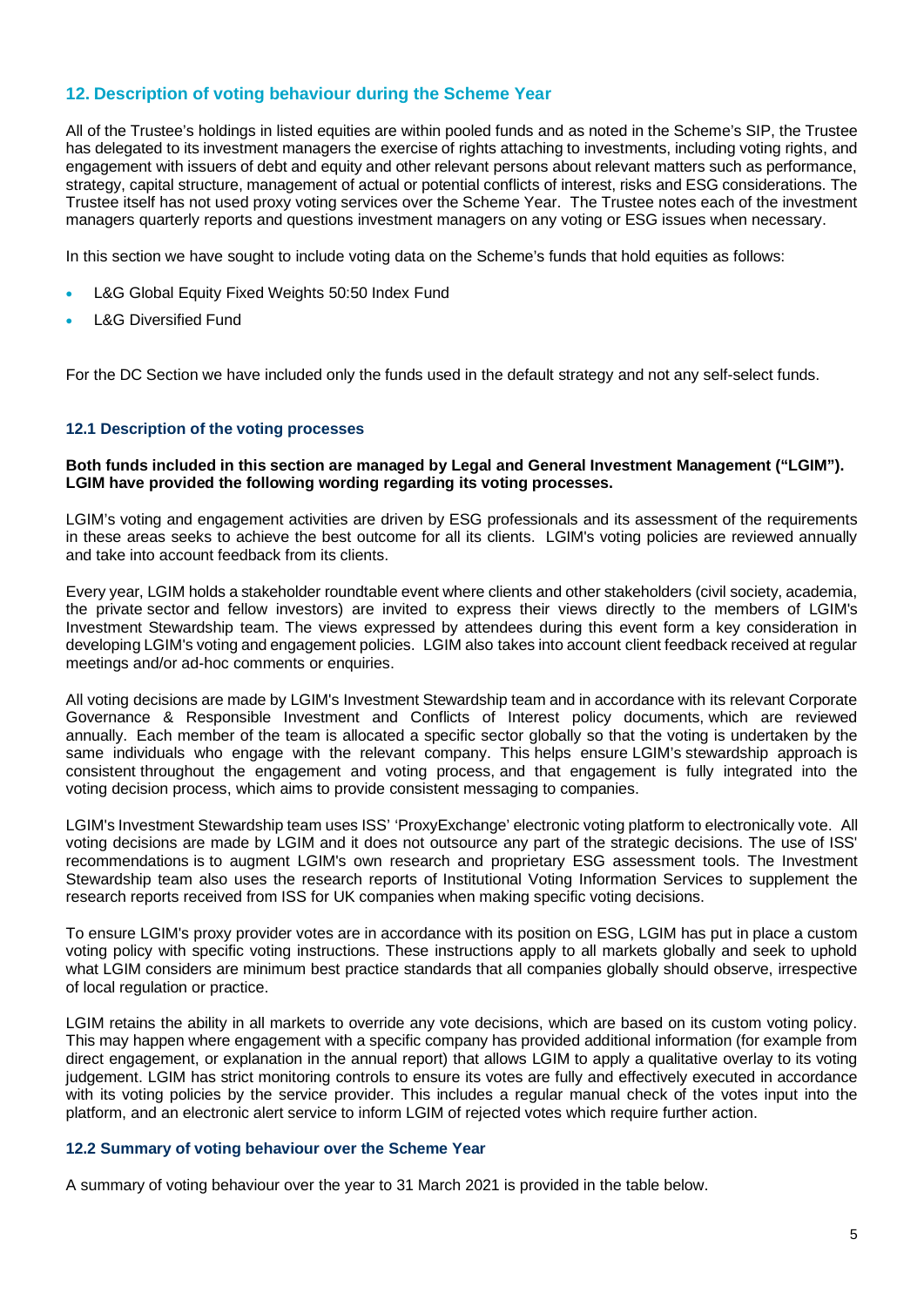|                                                                                                             | Fund 1                                                         | Fund <sub>2</sub>               |
|-------------------------------------------------------------------------------------------------------------|----------------------------------------------------------------|---------------------------------|
| Manager name                                                                                                | <b>LGIM</b>                                                    | <b>LGIM</b>                     |
| Fund name                                                                                                   | <b>L&amp;G Global Equity Fixed Weights</b><br>50:50 Index Fund | <b>L&amp;G Diversified Fund</b> |
| Total size of fund at end of<br>reporting period                                                            | £4.1bn                                                         | £11.1bn                         |
| Value of Scheme assets at<br>end of reporting period                                                        | £151m                                                          | £16m                            |
| Number of equity holdings at<br>end of reporting period                                                     | 2,858                                                          | 6,642                           |
| Number of meetings eligible<br>to vote                                                                      | 3,641                                                          | 11,362                          |
| Number of resolutions<br>eligible to vote                                                                   | 44,680                                                         | 115,604                         |
| % of resolutions voted                                                                                      | 100.0%                                                         | 99.0%                           |
| Of the resolutions on which<br>voted, % voted with<br>management                                            | 83.6%                                                          | 81.7%                           |
| Of the resolutions on which<br>voted, % voted against<br>management                                         | 16.3%                                                          | 17.7%                           |
| Of the resolutions on which<br>voted, % abstained from<br>voting                                            | 0.2%                                                           | 0.6%                            |
| Of the meetings in which the<br>manager voted, % with at<br>least one vote against<br>management            | 5.5%                                                           | 6.4%                            |
| Of the resolutions on which<br>the manager voted, % voted<br>contrary to recommendation<br>of proxy advisor | 0.4%                                                           | 0.2%                            |

# **12.3 Most significant votes over the Scheme Year**

Commentary on the most significant votes over the Scheme Year, from the Scheme's asset managers who hold listed equities, is set out below. The Trustee has not formulated its own definition of what constitutes a significant vote and has therefore relied on its managers' definitions as provided below. In determining significant votes, LGIM's Investment Stewardship team takes into account the criteria provided by the Pensions & Lifetime Savings Association (PLSA) guidance. This includes but is not limited to:

- High profile vote which has such a degree of controversy that there is high client and/ or public scrutiny;
- Significant client interest for a vote: directly communicated by clients to the Investment Stewardship team at LGIM's annual Stakeholder roundtable event, or where we note a significant increase in requests from clients on a particular vote;
- Sanction vote as a result of a direct or collaborative engagement; and
- Vote linked to an LGIM engagement campaign, in line with LGIM's Investment Stewardship's 5-year ESG priority engagement themes.

Due to the number of votes provided by LGIM, the votes selected are those which relate to ESG factors. The most significant voting data included below applies to both the L&G Global Equity Fixed Weights 50:50 Index Fund and the L&G Diversified Fund. Further information on L&G's most significant votes are available on request from the Airbus Pensions Team at https://www.airbus.com/company/uk-pensions/contact-us.html#PCC.

**Vote #1: Whitehaven Coal, November 2020. Vote**: For.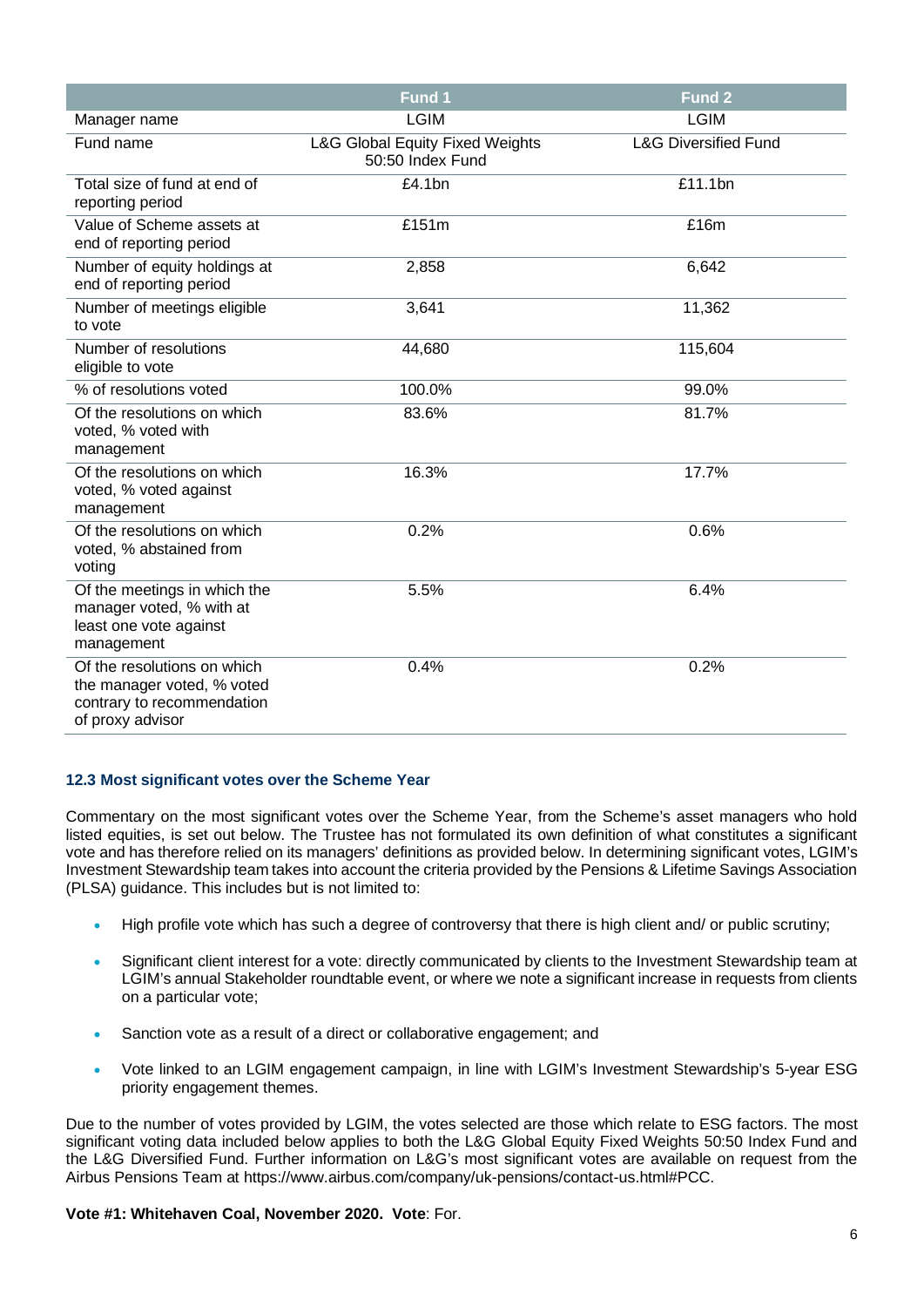**Summary of resolution**: Request for the company to produce a report on the potential wind-down of the company's coal operations, with the potential to return increasing amounts of capital to shareholders.

**Rationale:** The role of coal in the future energy mix is increasingly uncertain, due to the competitiveness of renewable energy, as well as increased regulation. LGIM has publicly advocated for a 'managed decline' for fossil fuel companies, in line with global climate targets, with capital being returned to shareholders instead of spent on diversification and growth projects that risk becoming stranded assets. As the most polluting fossil fuel, LGIM believe the phase-out of coal will be key to reaching these global targets.

**Reason this vote was assessed as significant:** The vote received media scrutiny and is emblematic of a growing wave of green shareholder activism.

**Vote #2: Pearson, September 2020. Vote**: Against.

**Summary of resolution**: Amendments to the company's remuneration policy.

**Rationale:** Pearson issued a series of profit warnings under its previous CEO. The company put forward an all-ornothing proposal in the form of an amendment to the company's remuneration policy, seeking shareholder approval for the grant of a co-investment award, an unusual step for a UK company. If this resolution was not passed the company confirmed that the proposed new CEO would not take up the CEO role. This is an unusual approach and many shareholders felt backed into a corner, whereby they were keen for the company to appoint a new CEO but were not happy with the plan being proposed. However, shareholders were not able to vote separately on the two distinctly different items and felt forced to accept a less-than-ideal remuneration structure for the new CEO. LGIM took the decision to vote against the amendment to the remuneration policy.

**Reason this vote was assessed as significant:** Pearson has had strategy difficulties in recent years and is a large and well-known UK company. Given the unusual approach taken by the company and LGIM's outstanding concerns, LGIM deemed this vote to be significant.

# **Vote #3: ExxonMobil, May 2020. Vote**: Against.

**Summary of resolution**: Elect Director Darren W. Woods.

**Rationale:** In June 2019, under LGIM's annual 'Climate Impact Pledge' ranking of corporate climate leaders and laggards, LGIM announced that it would be removing ExxonMobil from its Future World fund range and would be voting against the chair of the board. Ahead of the company's annual general meeting in May 2020, LGIM also announced it would be supporting shareholder proposals for an independent chair and a report on the company's political lobbying. Due to recurring shareholder concerns, LGIM's voting policy also sanctioned the reappointment of the directors responsible for nominations and remuneration.

**Reason this vote was assessed as significant:** LGIM voted against the chair of the board as part of LGIM's 'Climate Impact Pledge' escalation sanction.

**Vote #4: Qantas Airways, October 2020. Votes:** Against Alan Joyce's participation in the long-term incentive plan and For the remuneration report.

**Summary of resolutions**: Approve CEO Alan Joyce's participation in the long-term incentive plan and approve the remuneration report.

**Rationale:** The COVID-19 crisis had an impact on the financials of Qantas, an Australian airline company. In light of this, the company raised significant capital to be able to execute its recovery plan and cancelled dividends, terminated employees and accepted government assistance. The circumstances triggered extra scrutiny from LGIM as it wanted to ensure the impact of the COVID crisis on the company's stakeholders was appropriately reflected in the executive pay package. LGIM voted for the remuneration report given the executive salary cuts, short-term incentive cancellations and the CEO's voluntary decision to defer the vesting of the long-term incentive plan in light of the pandemic. However, LGIM had concerns regarding the value of the 2021 long-term incentive plan grant, especially